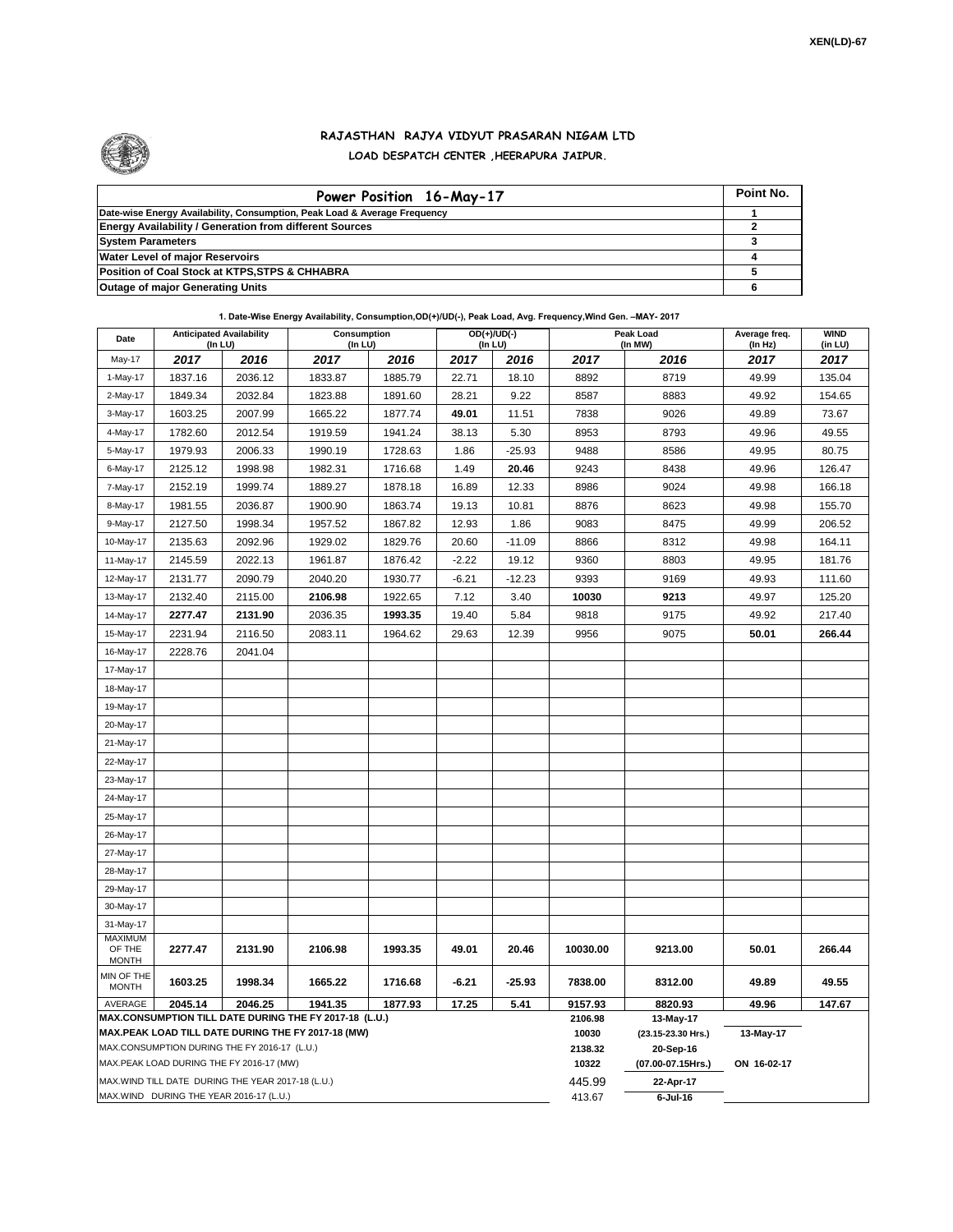## **Prior assessment of Avail. For next Day Prior assessment of Avail. Actual Energy Received 1** KTPS (1240/1240) 271.00 271.00 233.06 **2** STPS (1500/1500) 110.00 110.00 96.63 **3** DHOLPUR GAS CCPP (330/330) 0.00 0.00 0.00 0.00<br>**4** RAMGARH (273.5/273.5) 48.00 47.00 44.10 **4** RAMGARH (273.5/273.5)<br>**5** RAPP-A(200/200) **5** RAPP-A(200/200) 38.00 38.00 41.42 **6** MAHI (140/140) 0.00 7 CHAMBAL (RPS+JS) (135.5/271) 0.00 0.00 0.00 0.00<br>
8 GIRAL LIGNITE (250/250) 0.00 0.00 0.00 0.00 **8** GIRAL LIGNITE (250/250) 0.00 **9** CHHABRA TPS 1000/1000) **107.00** 107.00 107.00 95.46 **10** ADANI (TPS) + KALISINDH (TPS) (1200+1200/1320+1200) 564.00 564.00 484.32 11 WIND FARM (3980.40/4119.15) 200.00 250.00 266.44<br>12 SOLAR POWER(737.70/1295.70) 0.00 0.00 1.67 **12** SOLAR POWER(737.70/1295.70) 0.00 0.00 0.00 0.00 1.67 13 CAPTIVE POWER PLANTS 13 0.00 0.00 14 REGIONAL (INTRA STATE) O.A.(VLTPS)  $\begin{array}{|c|c|c|c|c|c|c|c|} \hline 0.000 & 0.000 & 0.000\end{array}$  0.00 15 OPEN ACCESS -35.44 -42.01 -41.97<br>**16** BIOMASS – (101.95/119.25) -3.00 -41.97 **16** BIOMASS – (101.95/119.25) 8.00 8.00 **17** BARSINGHSAR LTPS(250/250) 26.00 26.00 22.60 18 RAJWEST (1080/1080) 201.00 201.00 201.00 168.43<br>TOTAL (A) : 1-18 **1080** 1421.20 **TOTAL (A) : 1-18 19** BBMB COMPLEX a) BHAKRA(230.79/1516.3) 26.77 26.02 26.45 b) DEHAR (198/ 990) 22.96 22.96 22.96 c) PONG (231.66/396) 12.64 11.94 12.79 **TOTAL : a TO c 62.37 60.92 62.21 20** CENTRAL STATIONS d) SINGRAULI (300/2000) 79.21 78.08 72.06<br>e) RIHAND (310.24/3000) 106.51 89.13 94.51 e) RIHAND (310.24/3000) 106.51 89.13 94.51<br>10 1006.51 89.13 94.51 89.13 94.51  $f)$ UNCHAHAR-I(20/420) g) UNCHAHAR-II& III(61/630) **12.12 12.13 13.38** 0.01 0.01 0.01 h) INDIRA GANDHI STPS(JHAJHAR) 0.00/1500)  $\begin{array}{|c|c|c|c|c|c|c|c|c|} \hline \rule{0pt}{12pt} & 0.00 & 0.00 & 0.00 \ \hline \end{array}$ i) NCTPS DADRI St-II (43.22/980) + DADRI-TH 1.92 0.00 0.00 0.00<br>i) DADRI GAS (77/830) 1.94 8.07 4.32 j) DADRI GAS (77/830) 1.94 8.07 4.32 k) ANTA (83.07/419) 0.00 0.00 0.00 0.00 l) AURAIYA (61.03/663) 1.04 5.11 2.93<br>m) NAPP (44/440) 6.08 6.08 6.08 m) NAPP (44/440) 6.08 6.08 6.08 n) RAPP-B (125/440) 30.58 30.83 30.83 o) RAPP-C (88/440) 23.29 22.56 22.56 p) SALAL (20.36/690) 4.22 4.69 4.43<br>q) URI (70.37/720) 17.90 17.90 17.90 17.90  $(70.37/720)$ r) TANAKPUR (10.86/94) 0.93 0.80 1.06 s) CHAMERA –I (105.84/540) 25.15 19.60 19.53 t) CHAMERA-II (29.01/300) 8.90 8.90 8.90 8.90 u) CHAMERA-III (25.21/231) 7.23 7.14 7.23 v) DHAULIGANGA (27/280) 5.37 5.37 5.18 5.20 w) DULHASTI (42.42/390) 12.08 12.09 12.02 12.08 x) SEWA (13/120) 2.59 2.92 2.92 y) NJPC (112.00/1500)+RAMPUR(31.808/412.02) 40.37 40.37 40.37 40.37 40.37 40.37 40.37 40.37 40.37 40.37 40.37 40.37 40.37 40.37 40.37 40.37 40.37 40.37 40.37 40.37 40.37 40.37 40.37 40.37 40.37 40.37 40.37 40.37 40.37 40.3 z) TEHRI (75/1000)  $\begin{array}{|l|l|l|l|}\n\hline\n2&4.90 & 4.90 & 4.45 \\
\hline\n4&4.90 & 4.90 & 4.45\n\end{array}$ aa) KOTESHWR (33.44/400) + PARBATI3 (56.73/520) 18.74 ab) TALA 0.69 0.69 0.69 ac) MUNDRA UMPP (380/4000)<br>ad) SASAN (372/3960) 72.00 73.00 72.00 72.00 72.00 73.10 ad) SASAN (372/3960) ae) FRKKA+KHLGN+TLCHR (70.18/3940) 27.44 20.33 10.50 af) URS POWER(DADRI TH-I) 0.00 0.00 0.00 0.00 0.00 TOTAL SCHEDULE(a TO af) 625.08 625.08 610.74 597.65<br>
LOSSES -20.01 -19.25 -24.80  $\vert$  LOSSES -20.01 -20.01 -20.01 -21.80 NET SCHEDULED **605.07 591.48 572.85 21** BILATERAL (REG.) EXCL. BANKING 24.07 24.07 24.07 **22** BANKING 0.00 0.00 0.00 0.00 **23** BILATERAL(INTER-REG.). EXCLUDING (ISOA & BANKING) 57.24 42.70 57.24 **24 INTER STATE OPEN ACCESS (BILATERAL+IEX) 35.44 42.01 41.97 25** INDIAN ENERGY EXCHANGE  $\begin{array}{|c|c|c|c|c|c|c|c|} \hline & & & & & -30.62 & & & -63.85 & & -63.85 \ \hline \end{array}$ **TOTAL(B): (19 TO 25) 691.19 650.95 632.28** TOTAL GENERATION (A +B) : 1 TO 25 **2053.47** OVER DRAWAL (+)/UNDER DRAWAL (-) 29.63 **GRAND TOTAL 2228.76 2231.94 2083.11** LAST YEAR *2041.04 2116.50 1964.62* **(In LU) S.No. Sources Available to Rajasthan / Installed Capacity as on 30.09.2016 (In MW) 15-May-17**

## **2.Anticipated Availability/Generation From Different Sources**